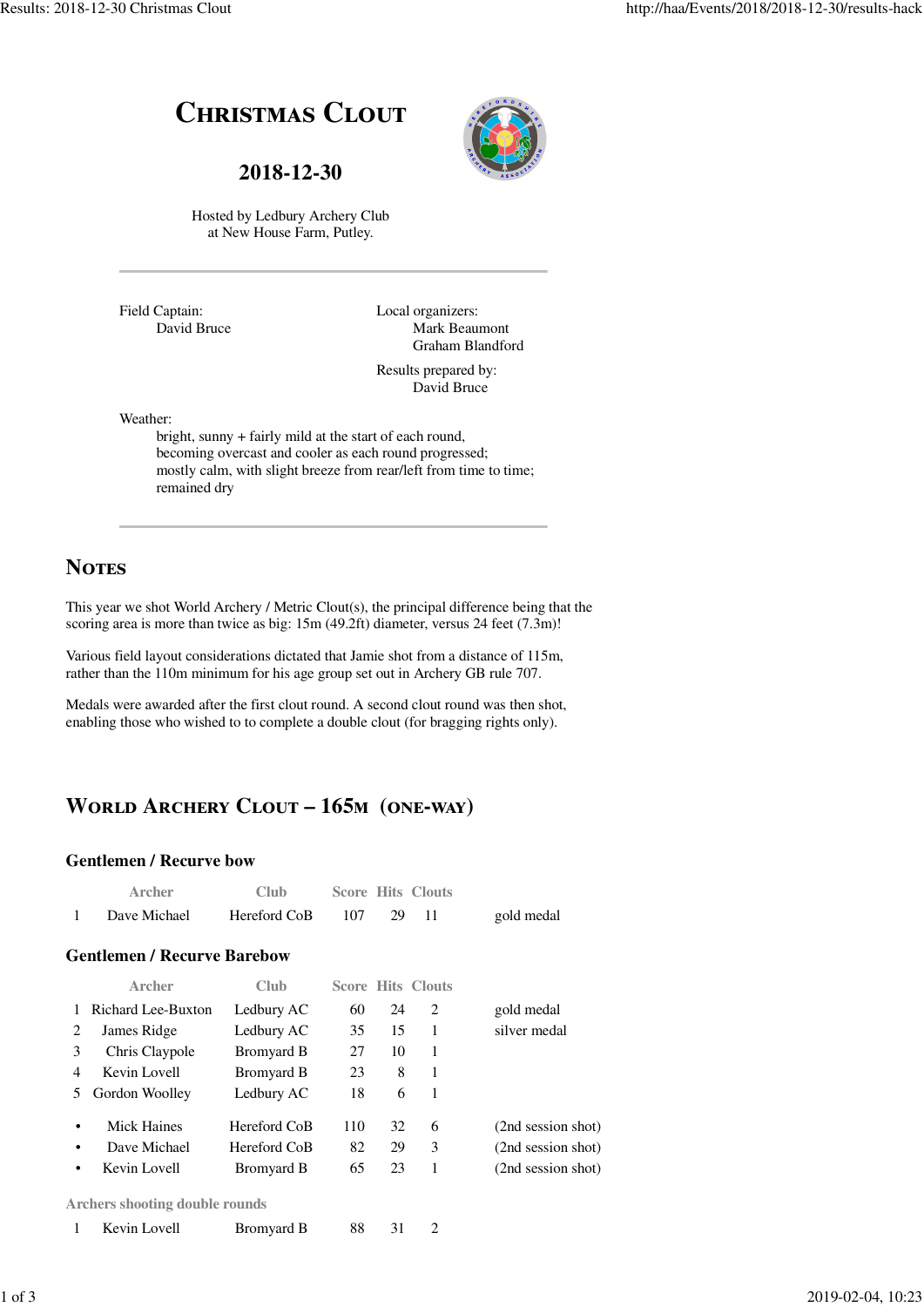### **Gentlemen / Longbow**

|   | Archer                                | Club         |     |    | <b>Score Hits Clouts</b> |                    |
|---|---------------------------------------|--------------|-----|----|--------------------------|--------------------|
| 1 | Mark Beaumont                         | Ledbury AC   | 62  | 22 | 3                        | gold medal         |
| 2 | Chris Harvey                          | Ledbury AC   | 52  | 19 | 1                        | silver medal       |
| 3 | Lee Claypole                          | Bromyard B   | 42  | 20 | 1                        | bronze medal       |
| 4 | Graham Blandford                      | Ledbury AC   | 39  | 16 | 1                        |                    |
| 5 | George Hancock                        | Ledbury AC   | 38  | 14 | $\theta$                 |                    |
| 6 | Martyn Cowley                         | Ledbury AC   | 37  | 17 | $\theta$                 |                    |
| 7 | <b>Mick Haines</b>                    | Hereford CoB | 11  | 5  | $\theta$                 |                    |
| 8 | David Gemmell                         | Bromyard B   | 6   | 5  | $\Omega$                 |                    |
|   | Graham Blandford                      | Ledbury AC   | 70  | 26 | 5                        | (2nd session shot) |
|   | Chris Harvey                          | Ledbury AC   | 55  | 22 | $\theta$                 | (2nd session shot) |
| ٠ | George Hancock                        | Ledbury AC   | 53  | 22 | $\theta$                 | (2nd session shot) |
|   | <b>Archers shooting double rounds</b> |              |     |    |                          |                    |
| 1 | Graham Blandford                      | Ledbury AC   | 109 | 42 | 6                        |                    |
| 2 | Chris Harvey                          | Ledbury AC   | 107 | 41 | 1                        |                    |
| 3 | George Hancock                        | Ledbury AC   | 91  | 36 | $\theta$                 |                    |
|   |                                       |              |     |    |                          |                    |

## **WORLD ARCHERY CLOUT - 125M (ONE-WAY)**

### **Gentlemen / Recurve Barebow**

| <b>Archer</b>  | Club       |       | <b>Score Hits Clouts</b> |            |
|----------------|------------|-------|--------------------------|------------|
| 1 Robert Oates | Ledbury AC | 51 19 |                          | gold medal |
| 2 Steve Snead  | Bromyard B | 33 12 |                          |            |

#### **Ladies / Recurve Barebow**

|           | Archer                                | Club       |    |    | <b>Score Hits Clouts</b> |                    |
|-----------|---------------------------------------|------------|----|----|--------------------------|--------------------|
|           | Gill Claypole                         | Bromyard B | 50 | 19 | 3                        | gold medal         |
|           | Jolie Tan                             | Bromyard B | 31 | 11 |                          |                    |
| $\bullet$ | Gill Claypole                         | Bromyard B | 27 | 10 | $\left($                 | (2nd session shot) |
|           | <b>Archers shooting double rounds</b> |            |    |    |                          |                    |
|           | Gill Claypole                         | Bromyard B | 77 | 29 | 3                        |                    |

#### **Ladies / Longbow**

|                                       | Archer                | Club         |     |    | <b>Score Hits Clouts</b> |                    |  |
|---------------------------------------|-----------------------|--------------|-----|----|--------------------------|--------------------|--|
| 1                                     | Rachel Cecil          | Ledbury AC   | 83  | 27 | 6                        | gold medal         |  |
| 2                                     | <b>Hilary Higgott</b> | Bromyard B   | 74  | 24 | $\overline{4}$           | silver medal       |  |
| 3                                     | Pat Beaumont          | Ledbury AC   | 60  | 25 | 2                        |                    |  |
| 4                                     | Karen Michael         | Hereford CoB | 51  | 21 | 1                        |                    |  |
| 5                                     | Katie Ridge           | Ledbury AC   | 23  | 12 | $\theta$                 |                    |  |
| ٠                                     | Karen Michael         | Hereford CoB | 72  | 27 | 1                        | (2nd session shot) |  |
| $\bullet$                             | Hilary Higgott        | Bromyard B   | 66  | 23 | 2                        | (2nd session shot) |  |
| <b>Archers shooting double rounds</b> |                       |              |     |    |                          |                    |  |
| 1                                     | <b>Hilary Higgott</b> | Bromyard B   | 140 | 47 | 6                        |                    |  |
|                                       | Karen Michael         | Hereford CoB | 123 | 48 | 2                        |                    |  |